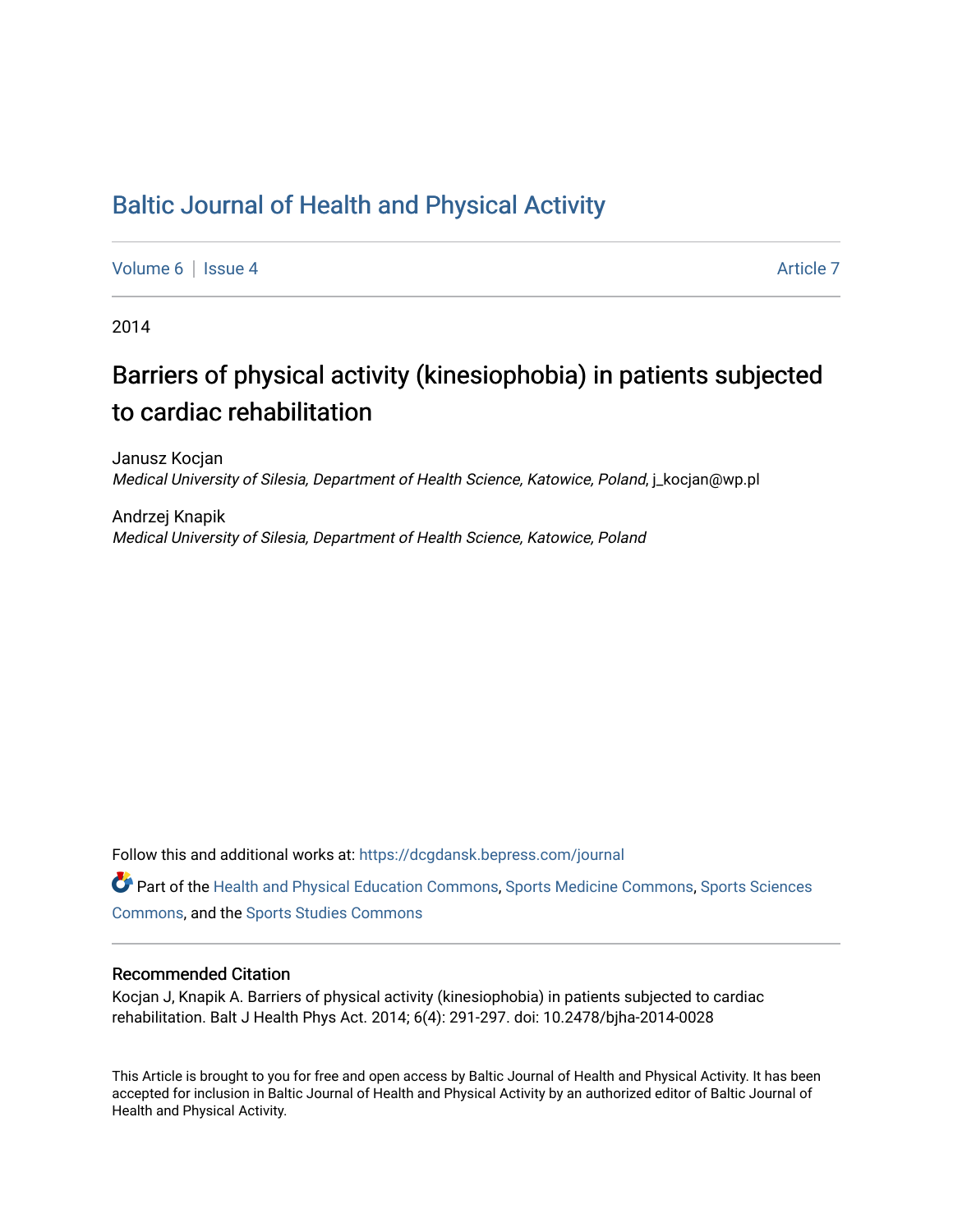

DOI: 10.2478/bjha-2014-0028

|                                                                                                                                                            | Barriers of physical activity (kinesiophobia)<br>in patients subjected to cardiac rehabilitation                                                                                                                                                                                                                                                                                                                                                                                                                                                                                                                                                                                             |
|------------------------------------------------------------------------------------------------------------------------------------------------------------|----------------------------------------------------------------------------------------------------------------------------------------------------------------------------------------------------------------------------------------------------------------------------------------------------------------------------------------------------------------------------------------------------------------------------------------------------------------------------------------------------------------------------------------------------------------------------------------------------------------------------------------------------------------------------------------------|
| <b>Authors' Contribution:</b><br>A - Study Design                                                                                                          | Janusz Kocjan ABCDEF, Andrzej Knapik ABCDEF                                                                                                                                                                                                                                                                                                                                                                                                                                                                                                                                                                                                                                                  |
| B - Data Collection<br>C - Statistical Analysis<br>D - Data Interpretation<br>E - Manuscript Preparation<br>F - Literature Search<br>G - Funds Collection  | Medical University of Silesia, Department of Health Science, Katowice, Poland                                                                                                                                                                                                                                                                                                                                                                                                                                                                                                                                                                                                                |
|                                                                                                                                                            | Key words: kinesiophobia, fear of movement, barrier of physical activity, cardiac<br>rehabilitation                                                                                                                                                                                                                                                                                                                                                                                                                                                                                                                                                                                          |
|                                                                                                                                                            | <b>Abstract</b>                                                                                                                                                                                                                                                                                                                                                                                                                                                                                                                                                                                                                                                                              |
| Background:                                                                                                                                                | Comprehensive cardiac rehabilitation (CR) is a process designed to restore full physi-<br>cal, psychological and social activity and to reduce cardiovascular risk factors. Fear of<br>movement may contribute to the occurrence and intensification of hypokinesia, and<br>consequently affect the effectiveness of therapy. The aim of the study was to deter-                                                                                                                                                                                                                                                                                                                             |
|                                                                                                                                                            | mine the level of barriers of physical activity in patients undergoing cardiac rehabilita-<br>tion. The relationship between selected determinants (age and health self-                                                                                                                                                                                                                                                                                                                                                                                                                                                                                                                     |
| <b>Material/Methods:</b>                                                                                                                                   | assessment) and the kinesiophobia level were also examined.<br>115 people aged 40-84 years were examined: 50 females $(x = 63.46; SD = 11.19)$<br>and 65 males (x = 64.65; SD = 10.59) - patients undergoing cardiac rehabilitation at<br>the Upper-Silesian Medical Centre in Katowice. In the present study, the Polish ver-<br>sion of questionnaires: Kinesiophobia Causes Scale (KCS) and Short Form Health<br>Survey (SF-36) were used. Questionnaires were supplemented by authors' short<br>survey.                                                                                                                                                                                  |
| <b>Results:</b>                                                                                                                                            | The patients presented an elevated level of kinesiophobia, both in general as well as                                                                                                                                                                                                                                                                                                                                                                                                                                                                                                                                                                                                        |
| <b>Conclusions:</b>                                                                                                                                        | in individual components. In women, the kinesiophobia level was higher than in men.<br>The psychological domain was a greater barrier of physical activity than the biological<br>one. Strong, negative correlations of psychological and biological domains of kinesio-<br>phobia to physical functioning (SF-36) were noted in women. In the case of men,<br>correlations were weaker, but also statistically significant.<br>1. Sex differentiates patients in their kinesiophobia level<br>2. Poor self-assessment of health is associated with a greater intensification of kine-<br>siophobia<br>3. A high level of kinesiophobia may negatively affect cardiac rehabilitation process |
| Word count: 2,317<br>Tables: 4<br>Figures: 0<br>References: 31                                                                                             | Received: January 2014<br>Accepted: July 2014<br>Published: December 2014                                                                                                                                                                                                                                                                                                                                                                                                                                                                                                                                                                                                                    |
| <b>Corresponding author:</b><br>Janusz Kocjan, Ph.D.<br>ul. Legionów Polskich 36/23; 32-300 Olkusz, Poland<br>Phone: 885-628-627<br>E-mail: j_kocjan@wp.pl |                                                                                                                                                                                                                                                                                                                                                                                                                                                                                                                                                                                                                                                                                              |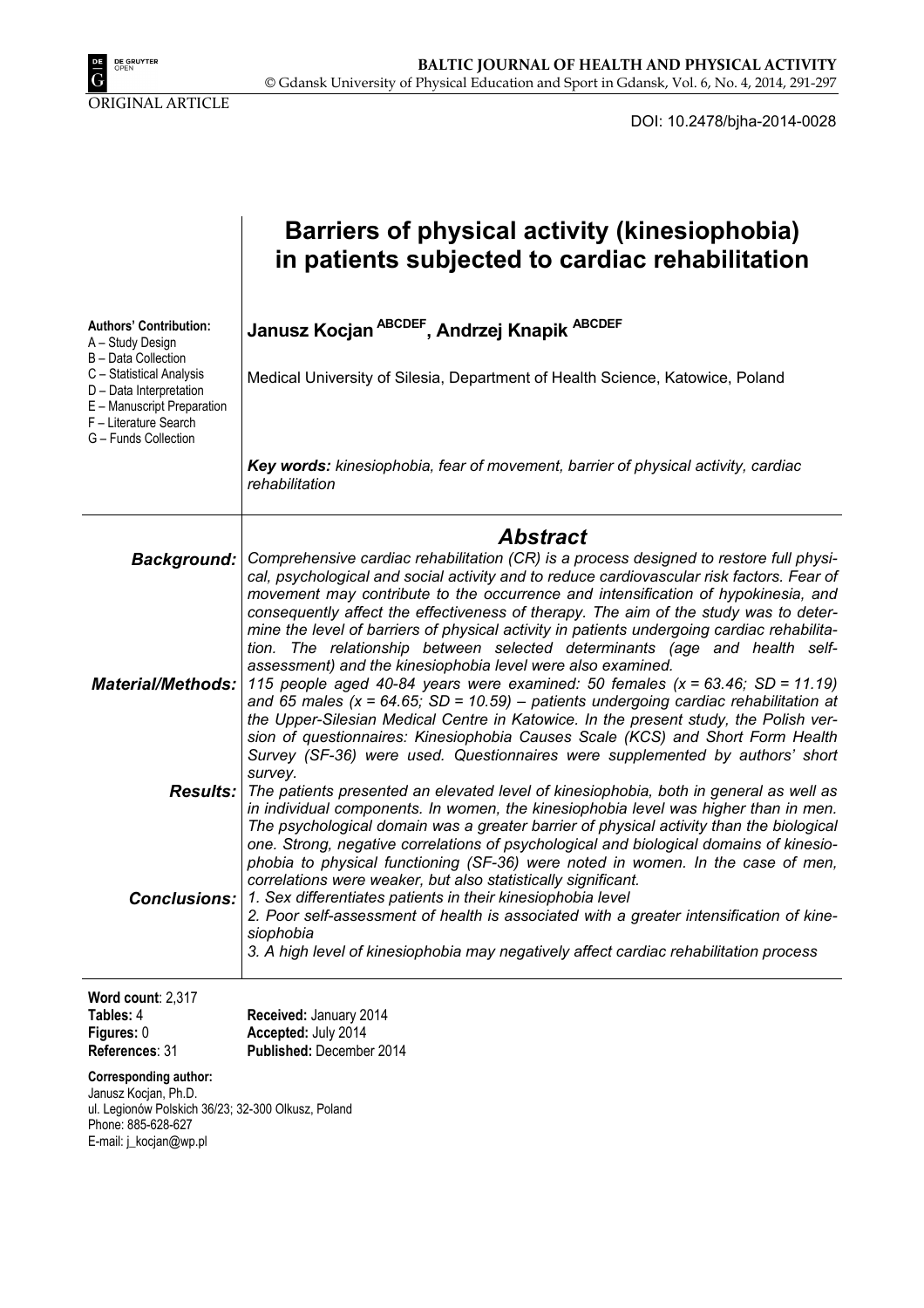#### **Introduction**

Progressive, rapid development of civilization – together with an increasing use of modern technology leads to a decrease in daily physical activity levels. According to the World Health Organization (WHO), 60 to 85% of people in the world – from both developed and developing countries – lead sedentary lifestyles, which is a one of the most serious problems of public health [1]. The problem of insufficient physical activity also concerns Poland. Research carried out within the WOBASZ project (*Polish Multi-centre Population Health Survey*) indicates that 50-60% of Polish adults are characterised by low levels of physical activity. This applies particularly to women, residents of large metropolitan areas and people with low socio-economic status [2]. Sedentary lifestyle carries a serious implications for health. Hypokinesia is considered as one of the four leading risk factors of diseases occurrence, premature death and disability in the world [3]. Data from WHO estimate that approximately 3.2 million deaths each year are caused by insufficient physical activity [4], which represents almost 3.5% of all deaths

The purpose of the secondary prevention is to modify or eliminate cardiac diseases risk factors, including insufficient physical activity level. [5]. Epidemiological studies have provided a convincing evidence about the importance of physical activity in the cardiac rehabilitation process. Regular physical exercise not only relieves the symptoms of heart disease, but significantly reduces mortality [6]. Data from literature shows that a well-conducted movement therapy reduces the risk of death by 20-25%, which is comparable to the effects of drugs that are commonly used for heart disease [7, 8]. Comprehensive cardiac rehabilitation also decreases a number of sudden cardiac deaths by about almost 35% during the first year after myocardial infarction [9].

Lifestyle and associated with this physical activity level are consequences of each person's individual preferences. It can be a result of biological conditions associated with health, social factors associated with physical activity of people in a similar age group or psychological factors on physical activity habits during childhood [10]. The fact that physical inactivity is rarely perceived by Poles as a risk factor for cardiovascular disease is also worth noting [11]. Many patients undergoing cardiac rehabilitation have never regularly exercised before, they have no habit or need of activity and get discouraged from it very quickly [12].

The problem of physical inactivity is complex [13, 14]. Both biological and psychosocial factors are reflected in shaping of hypokinetic attitudes. This raises doubts about to the original definition of kinesiophobia (fear of movement) which unambiguously links it with pain. The identification of causes of physical inactivity and determining the barriers of physical activity may constitute an important element of cardiac rehabilitation process, which improves its effectivity and decreases the risk of cardiac incident in the future. This was the inspiration to undertake the research presented here.

# **Material and methods**

115 people aged 40-84 years were examined: 50 females (mean age =  $63.46$ ; SD = 11.19) and 65 males (mean age =  $64.65$ ; SD =  $10.59$ ). These were patients with ischemic cardiac disease (ICD), after myocardial infarction (MI) and after cardiac surgery interventions (implantation of a pacemaker, coronary angioplasty, coronary artery bypass grafting) – undergoing cardiac rehabilitation at an early stage in the Upper-Silesian Medical Centre in Katowice.

In this study, the Polish version of questionnaires: KCS (Kinesiophobia Causes Scale) [15, 16] and SF-36 (*Short Form Health Survey*) [17] were used. Both questionnaires were supplemented by data about gender, age and type of diseases.

KCS is used to diagnose and identify the causes of motor passivity. The questionnaire consist of 20 closed questions, assessed in a range from 0 to 100 – a higher score indicating a higher fear of movement. Kinesiophobia factors are grouped into two domains. The biological domain (BD) is an average of values of: morphological parameters, an individual need for stimulation, energetic resources, the power of biological drives. The psychological domain (PD) is an average of values of: self-acceptance, self-assessment of motor predispositions, the state of mind and susceptibility to social influence. The total score of kinesiophobia (KCS) is an average value of BD and PD [15, 16].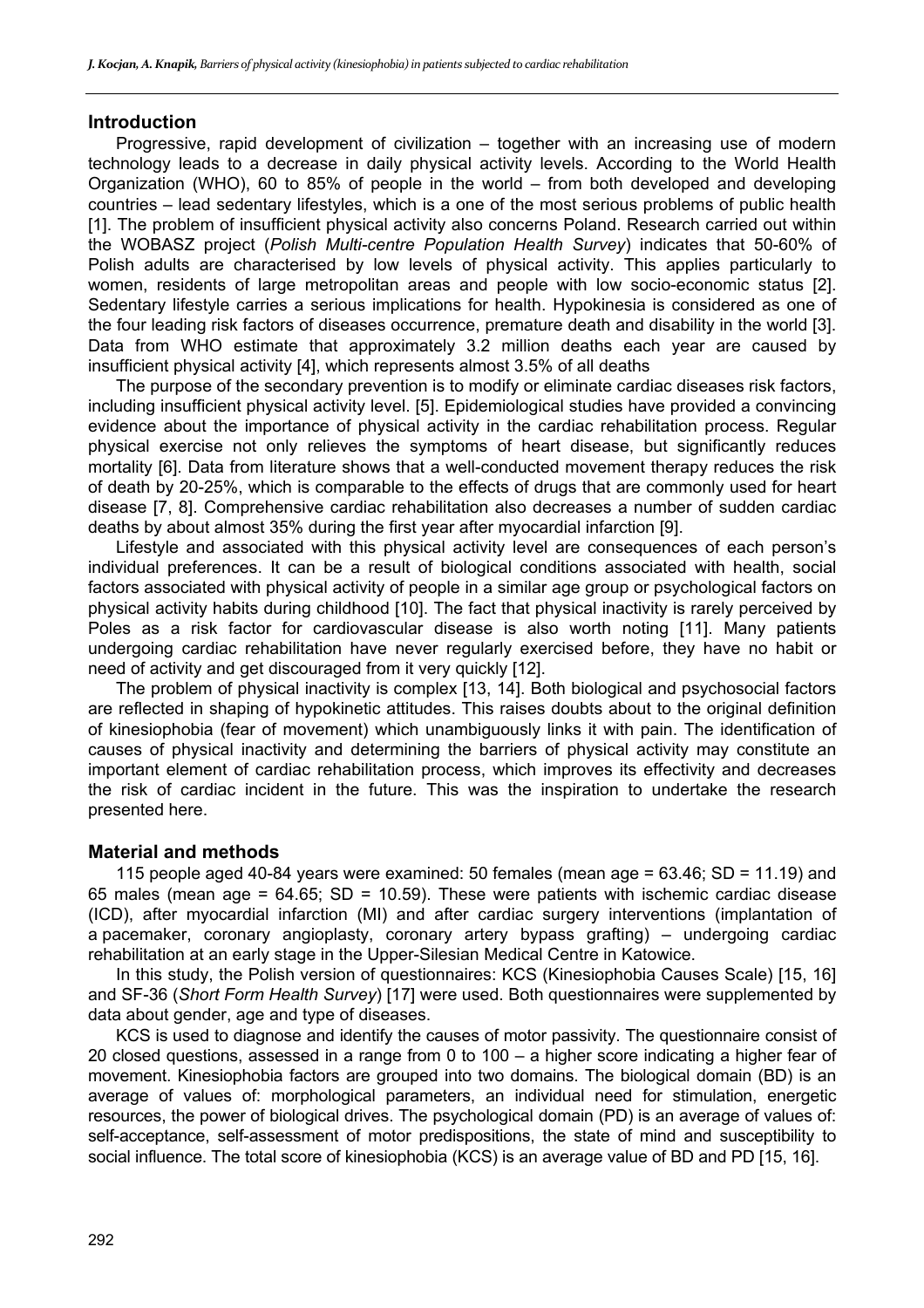SF-36 is a widely used tool to measure health self-assessment, or more precisely – healthrelated quality of life (HRQoL). Self-assessment is recognised in two components: the Physical Component of health (PC) and the Mental Component of health (MC). PC is an average of values of domains: physical functioning, role limitations due to physical problems, bodily pain, and general health. MC is an average of values of domains: vitality, social functioning, role limitations due to emotional problems, and mental health. The questionnaire consists of 36 statements; each is scored from 0 to 100 points, with higher scores reflecting better self-assessment of health [17].

Statistical analysis included: performance of descriptive statistics (means [X] and standard deviations [SD]), calculation of Pearson correlation coefficients to assess the relationship between variables and the calculation of the level of differences – using an analysis of variance ANOVA. The significance level was set at P < 0.05. All statistical analyses were conducted with a use of STATISTICA (StatSoft) software, version 10.0.

#### **Results**

Descriptive statistics of the kinesiophobia level with a breakdown by gender were described in Table 1. In females correlation analysis revealed a significant relationship of age to the kinesiophobia factor: energy resources  $r = 0.434$  ( $p = 0.002$ ), while in the case of males with the factor: self-assessment of motor predispositions: r = 0.279 (0.024).

|                                          | <b>GENDER</b>       |                   |           |
|------------------------------------------|---------------------|-------------------|-----------|
| Factors and domains of kinesiophobia     | females<br>$(x+SD)$ | males<br>$(x+SD)$ | р         |
| Morphological parameters                 | $32.0 \pm 27.7$     | $30.5 \pm 27.2$   | 0.7836    |
| Individual need for stimulation          | $47.6 \pm 18.9$     | $50.6 \pm 15.2$   | 0.3524    |
| Energy resources                         | $47.5 \pm 25.3$     | $44.6 + 21.3$     | 0.5142    |
| Power of biological drives               | $46.5 \pm 20.2$     | $45.1 \pm 22.8$   | 0.7496    |
| <b>BIOLOGICAL DOMAIN</b>                 | $43.4 \pm 14.7$     | $42.7 \pm 13.1$   | 0.8032    |
| Self-acceptance                          | $39.4 \pm 24.3$     | $35.4 + 19.4$     | 0.3270    |
| Self-assessment of motor predispositions | $58.5 \pm 18.2$     | $49.2 + 23.1$     | $0.0218*$ |
| State of mind                            | $52.5 \pm 24.3$     | $55.0 \pm 19.8$   | 0.5455    |
| Susceptibility to social influence       | $64.0 \pm 24.3$     | $62.3 \pm 25.0$   | 0.7166    |
| PSYCHOLOGICAL DOMAIN                     | $53.6 \pm 15.5$     | $50.4 \pm 14.2$   | 0.2644    |
| <b>Total score of KCS</b>                | $48.5 \pm 13.8$     | $46.6 \pm 12.0$   | 0.4368    |

Table 1. KCS: descriptive statistics and gender differences

*\*statistically significant differences* 

Next, descriptive statistics of health self-assessment were performed. Gender differences were also calculated (see Table 2). In females, negative correlations of age with physical functioning:  $r = -0.370$  (p=0.008) and physical component of health:  $r = -0.376$  (p = 0.007) were observed. For males, a relationship between age and domains of health self-assessment were no found.

The aim of the last stage of statistical analysis was to examine correlations between kinesiophobia (KCS) and health self-assessment (SF-36). Statistically significant correlations separately for males and females are presented in Tables 3-4.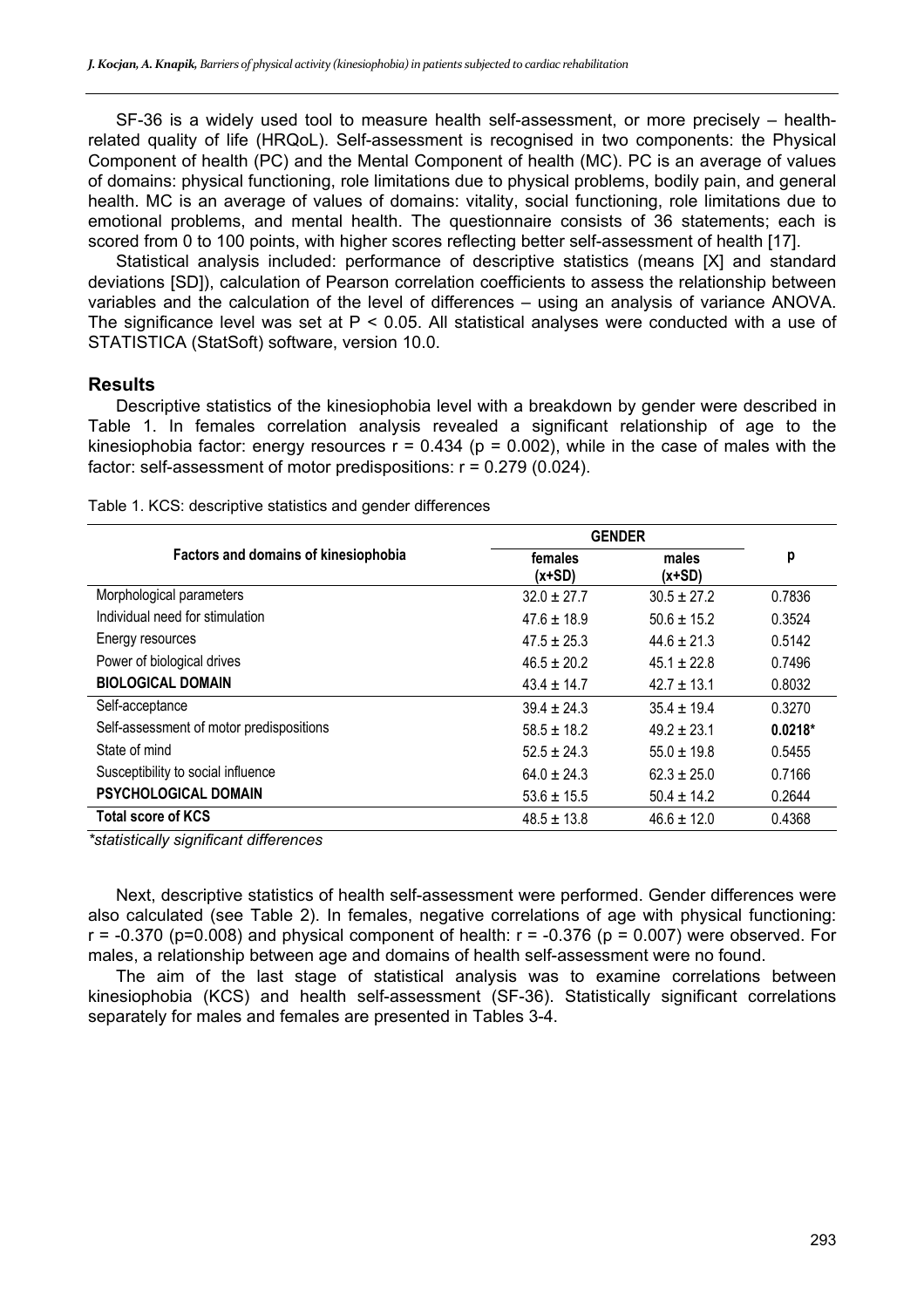## Table 2. SF-36: descriptive statistics and gender differences

|                                            | <b>GENDER</b>       |                   |           |
|--------------------------------------------|---------------------|-------------------|-----------|
| <b>Components and factors of health</b>    | females<br>$(x+SD)$ | males<br>$(x+SD)$ | р         |
| Physical functioning                       | $56.8 \pm 26.6$     | $66.3 \pm 21.9$   | $0.0383*$ |
| Role limitations due to physical problems  | $33.0 + 34.4$       | $53.0 + 42.2$     | $0.0073*$ |
| Bodily pain                                | $40.6 + 25.1$       | $56.0 + 25.5$     | $0.0015*$ |
| General health                             | $31.8 + 14.9$       | $41.9 + 15.8$     | $0.0007*$ |
| <b>PC</b>                                  | $40.5 + 18.0$       | $54.3 + 19.5$     | $0.0001*$ |
| Role limitations due to emotional problems | $56.0 + 42.2$       | $56.9 + 41.1$     | 0.9063    |
| Vitality                                   | $43.6 + 17.9$       | $49.8 + 17.7$     | 0.0668    |
| Emotional well-being                       | $60.8 + 14.1$       | $61.4 + 17.2$     | 0.8591    |
| Social functioning                         | $56.1 \pm 24.4$     | $59.9 \pm 24.8$   | 0.4135    |
| MC                                         | $54.1 \pm 18.4$     | $57.0 \pm 18.4$   | 0.4105    |

*\*statistically significant differences* 

#### Table 3. Correlations: KCS-SF-36 for females

| <b>KCS</b> scale                         | <b>SF-36</b>         |          | р     |
|------------------------------------------|----------------------|----------|-------|
| Morphological parameters                 | physical functioning | $-0.410$ | 0.002 |
|                                          | physical functioning | $-0.635$ | 0.000 |
| Individual need for stimulation          | general health       | $-0.436$ | 0.002 |
|                                          | РC                   | $-0.452$ | 0.001 |
| Power of biological drives               | emotional well-being | $-0.293$ | 0.039 |
| BD                                       | physical functioning | $-0.510$ | 0.000 |
|                                          | РC                   | $-0.282$ | 0.047 |
| Self-assessment of motor predispositions | physical functioning | $-0.543$ | 0.000 |
|                                          | РC                   | $-0.376$ | 0.007 |
| Susceptibility to social influence       | vitality             | $-0.402$ | 0.004 |
|                                          | physical functioning | $-0.462$ | 0.001 |
| <b>PD</b>                                | general health       | $-0.321$ | 0.029 |
|                                          | РC                   | $-0.320$ | 0.024 |
| <b>KCS</b>                               | physical functioning | $-0.531$ | 0.000 |
|                                          | РC                   | $-0.329$ | 0.020 |

## Table 4. Correlations: KCS-SF-36 for males

| <b>KCS</b> scale                         | <b>SF-36</b>         |          | p     |
|------------------------------------------|----------------------|----------|-------|
| Morphological parameters                 | physical functioning | $-0.414$ | 0.001 |
|                                          | РC                   | $-0.296$ | 0.017 |
| Individual need for stimulation          | vitality             | $-0.302$ | 0.014 |
|                                          | emotional well-being | $-0.325$ | 0.008 |
| Power of biological drives               | emotional well-being | $-0.275$ | 0.026 |
| <b>BD</b>                                | vitality             | $-0.247$ | 0.047 |
|                                          | emotional well-being | $-0.286$ | 0.021 |
| Self-assessment of motor predispositions | social functioning   | $-0.294$ | 0.017 |
|                                          | PC.                  | $-0.245$ | 0.049 |
|                                          | physical functioning | $-0.278$ | 0.025 |
|                                          | bodily pain          | $-0.278$ | 0.038 |
| Susceptibility to social influence       | general health       | $-0.378$ | 0.002 |
|                                          | PC.                  | $-0.254$ | 0.041 |
|                                          | vitality             | $-0.285$ | 0.021 |
| <b>PD</b>                                | physical functioning | $-0.246$ | 0.048 |
| <b>KCS</b>                               | physical functioning | $-0.272$ | 0.028 |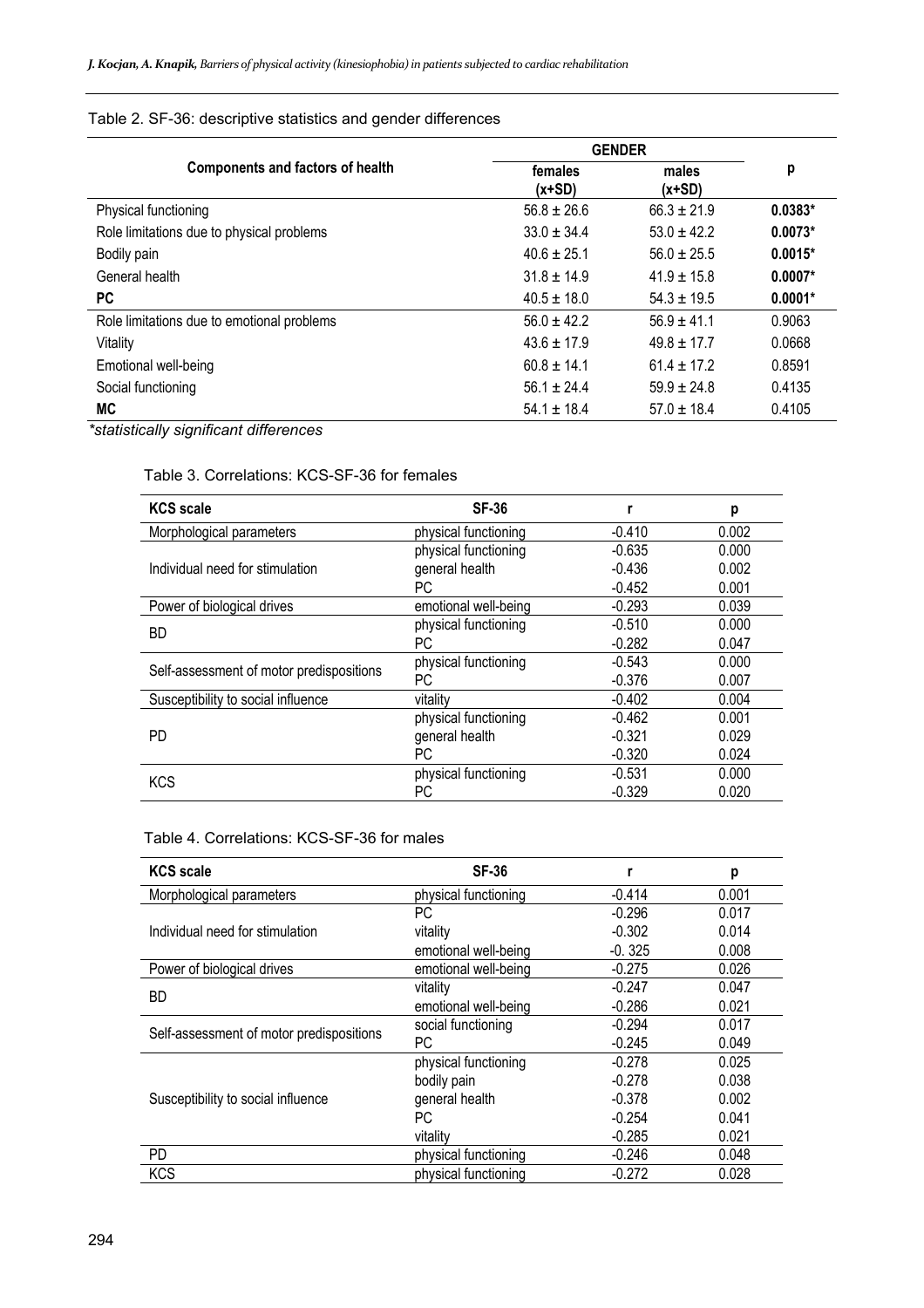#### **Discussion**

Lack of physical activity increasingly becomes part of daily lifestyle, leading to progression of morbidity with accompanying disability and mortality due to civilization diseases, including cardiovascular disease. The epidemiological data presented in the introduction indicate the scale of the phenomenon of hypokinesia.

Until the 1960s methods used in the treatment of heart diseases relied on immobilization of the patient or a significant reduction in exercises. Currently, moderate intensity training is used not only in the prevention of coronary heart disease, but also as part of the treatment after myocardial infarction, percutaneous coronary angioplasty and after cardiac surgery interventions, such as implantation of a pacemaker or implantation of a cardioverter-defibrillator. For several years, patients with heart failure have participated in cardiac rehabilitation, regardless of its aetiology [9, 18, 19]. Kinesitherapy – treatment by motion – is a very important element of comprehensive cardiac rehabilitation, both at an early stage – implemented as soon as possible after mastering life-threatening condition as well as at a later stage of outpatient rehabilitation, which is a secondary prevention of cardiac incidents.

Fear of movement is common and the underlying causes are different [20]. Cancer patients are reluctant to perform physical exercise due to the poor physical and mental condition [21]. In patients with lower back pain, refraining from physical activity is associated with fears of recurrent back pain [22]. This approach was an inspiration for authors of the commonly used Tampa Scale for Kinesiophobia (TSK) [23]. This tool, originally intended diagnose kinesiophobia in patients with back pain, was adapted to the study of patients with various conditions, including cardiac disease [24]. A possible negative impact of kinesiophobia on the effectiveness of rehabilitation is an argument. This may be important for behavioural cardiology, connecting together behavioural and psychosocial risk factors of ischemic heart disease [25]. Commonness of the use of TSK in respect of different types of diseases, search for possible cultural differences, connection of kinesiophobia intensity with fatigue or functional parameters incline one to pose questions concerning the original definition of kinesiophobia, unambiguously binding it with pain [26, 27]. The tool used in this study analyses a broad-spectrum of a physical passivity conditions (with necessary reductionism) [15, 16].

Findings presented in this study apply to patients undergoing cardiac rehabilitation. Mean values of kinesiophobia presented in Table 1 indicate moderate intensity of fear of movement in this population. Greater severity of kinesiophobia in the psychological domain – compared to the biological domain leads to the conclusion that cardiac incident is not a major cause of fear of movement, but rather a certain individual predisposition. The highest average value of factor "susceptibility to social influence", both in women and in men, suggest that environmental factors may be an important determinant of physical inactivity. The size of standard deviations of kinesiophobia factors indicates their individual variability. This accentuates the need of use in cardiac rehabilitation of one of the main principles of physiotherapy – an individual approach to each patient in the context of needs, possibilities and progression of rehabilitation.

In other studies, a high level of kinesiophobia was found among 20% of the patients with coronary artery disease (CAD), six months after the cardiac event. However, authors suggest that undergoing cardiac rehabilitation and a high level of physical activity decreased the odds ratio (OR) for a high level of kinesiophobia, by 56% and 80%, respectively. Variables increasing the OR were heart failure as complication at hospital (41%) and anxiety (19%) [28].

In the present study, we reported lower health self-assessment (see Table 2) than in the comparable age materials from other studies [29]. We also pay attention to gender differences in physical component of health. Reduced health self-assessment may affect the psychological aspects of rehabilitation. This problem can be related to issues such as negative attitudes and lack of expectations of the therapy, reduced motivation and commitment as well as lack of faith in one's own abilities. Correlations between factors of physical functioning and the physical component of health with kinesiophobia observed in women should be taken into account by therapists during rehabilitation programming. The relationships between factors of general health (for women) and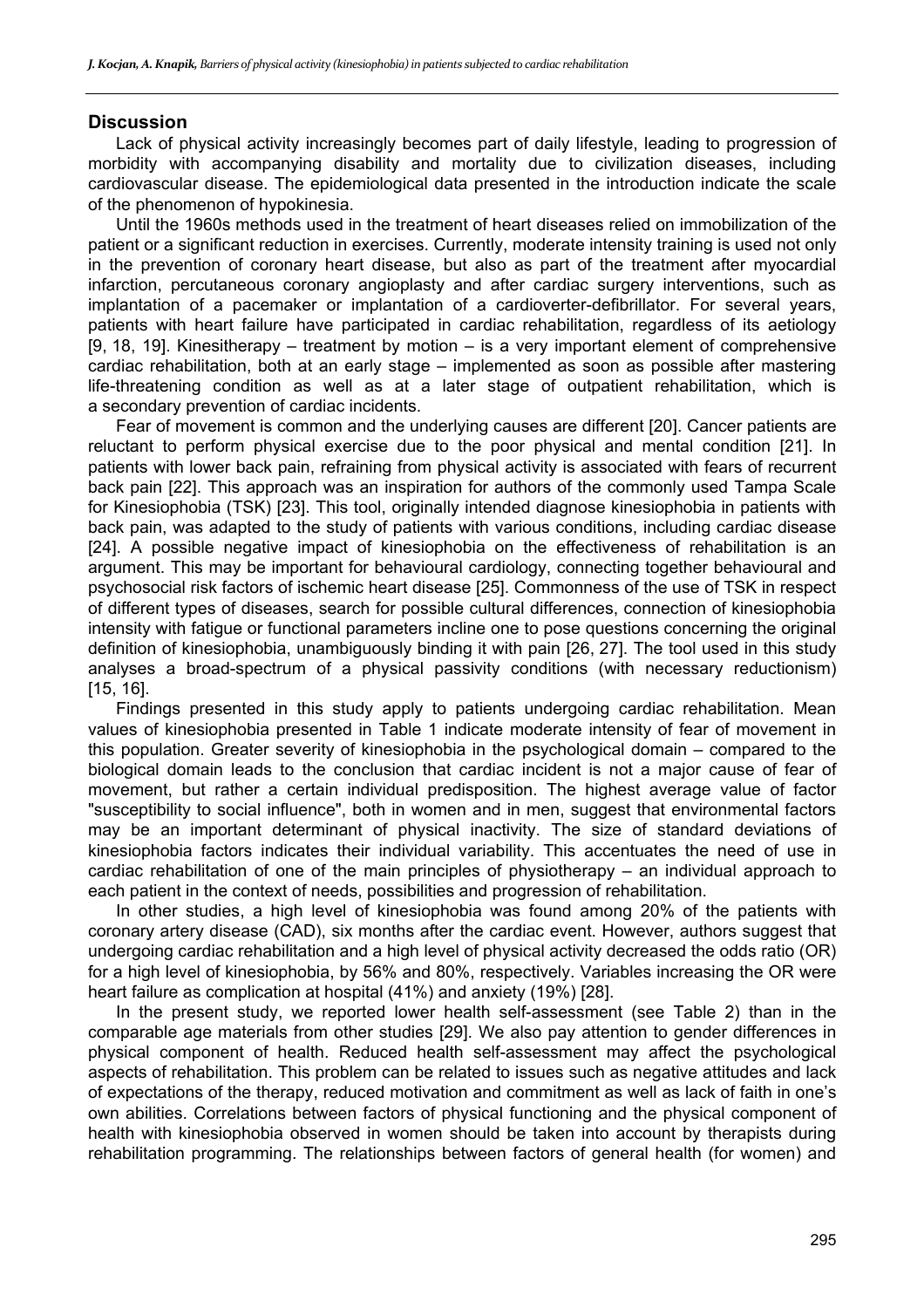physical functioning (for men) with the psychological domain require taking into consideration the psychological sphere in the therapeutic process and emphasize the complexity of rehabilitation.

On the basis of many reports and research, sedentary lifestyle has been recognized as one of the greatest public health problems in the twenty-first century [30]. Many authors emphasize that encouraging people leading a sedentary lifestyle to a greater daily physical activity (walking, walking up stairs) and to perform regular exercise, especially the simple and most accessible ones [31], brings the greatest health benefits. Early identification and diagnosis of the causes of the motor passivity can make a big difference not only in the primary prevention of cardiovascular diseases, but it can also lead to improved efficiency of cardiac rehabilitation in the long term to prevent further hospitalizations. Comprehensive rehabilitation that takes into consideration behavioural aspects of psychotherapy may lead to a reduction in the kinesiophobia level or total elimination of this phenomenon as well as to an improvement in the quality of patients' lives. As a results, this may also lead to an increase in the number of patients returning to work after a period of convalescence.

# **Conclusions**

- 1. Sex differentiates patients in the kinesiophobia level.
- 2. Poor self-assessment of health is associated with greater intensification of kinesiophobia.
- 3. A high level of kinesiophobia may negatively affect the cardiac rehabilitation process.

# **References**

- 1. World Health Day 2002. Physical inactivity a leading cause of disease and disability. WHO. [Avalaible at: http://www.who.int/mediacentre/news/releases/release23/en/index.html].
- 2. Drygas W, Kwasniewska M, Szczesniewska D, et al. Ocena poziomu aktywnosci fizycznej doroslej populacji Polski. Wyniki programu WOBASZ [Evaluation of physical activity levels in the adult population of Poland. Results of the WOBASZ program]. Kard Pol, 2005;63(supl 4):636-640. Polish.
- 3. Global recommendations on physical activity for health. World Health Organization, Switzerland; 2010.
- 4. Global Health Observatory. Prelevance of insufficient physical activity. Situation and trends. WHO. [Avalaible at: http://www.who.int/gho/ncd/risk\_factors/physical\_activity\_text/en/]
- 5. Hobbs FDR. Cardiovascular disease: different strategies for primary and secondary prevention? Heart. 2004 October;90(10):1217-1223. doi: 10.1136/hrt.2003.027680
- 6. Szmit S, Filipiak KJ. Czy u pacjenta z choroba serca wazna jest aktywnosc fizyczna? [Is the physical activity important for the patient with a heart disease?] Przewodnik Lekarza. 2007;7:32-38. Polish.
- 7. Piotrowicz R. Ruch lekiem XXI wieku: wysilek fizyczny w rehabilitacji kardiologicznej. Aktywnosc ruchowa a schorzenia sercowo-naczyniowe [The movement is a medicine of the XXI century: exercise in cardiac rehabilitation. Physical activity and cardiovascular diseases]. [Avalaible at: http://pamietajosercu.pl/artykuly/profilaktyka/ruch\_lekiem\_xxi\_wieku\_wysilek\_fizyczny\_w\_rehabilitacji\_ka rdiologicznej.\_aktywnosc\_ruchowa\_a\_schorzenia\_sercowo-naczyniowe.html].
- 8. Kubica A. Weryfikacja psychologicznych efektow rehabilitacji pierwszy krok do osiągania wytyczonych celow [Verification of the psychological effects of rehabilitation – the first step to achieving the goals]. Folia Cardiologica Excerpta. 2009;4(5):257-259. Polish.
- 9. Ades PA. Cardiac rehabilitation and secondary prevention of coronary heart disease. N Engl J Med. 2001;345:892-902.
- 10. Adamus J, Kalka D. Aktywnosc fizyczna w prewencji choroby sercowo-naczyniowej [Physical activity in prevention of cardiovascular disease]. Pol Merk Lek. 2007;22(127):5-8. Polish.
- 11. Kopec G, Sobien B, Podolec M, et al. The level of knowledge and sources of information about cardiovascular risk factors in the Polish population. Acta Cardiologica. 2007;62:631-632.
- 12. Piotrowicz R, Wolszakiewicz J. Rehabilitacja kardiologiczna pacjentow po zawale serca [Cardiac rehabilitation following myocardial infarction[. Cardiology Journal. 2008;15:481-487. Polish.
- 13. Roelofs J, van Breukelenb G, Sluiter J, et al. Norming of the Tampa Scale for Kinesiophobia across pain diagnoses and various countries. Pain. 2011;152:1090-1095. doi:10.1016/j.pain.2011.01.028.
- 14. Nijs J, De Meirleir K, Duquet W. Kinesiophobia in chronic fatigue syndrome: assessment and associations with disability. Arch Phys Med Rehabil. 2004;85(10):1586-92.
- 15. Knapik A, Saulicz E, Gnat R. Kinesiophobia Introducing a New Diagnostic Tool. J Human Kinetics. 2010;28:25-31.